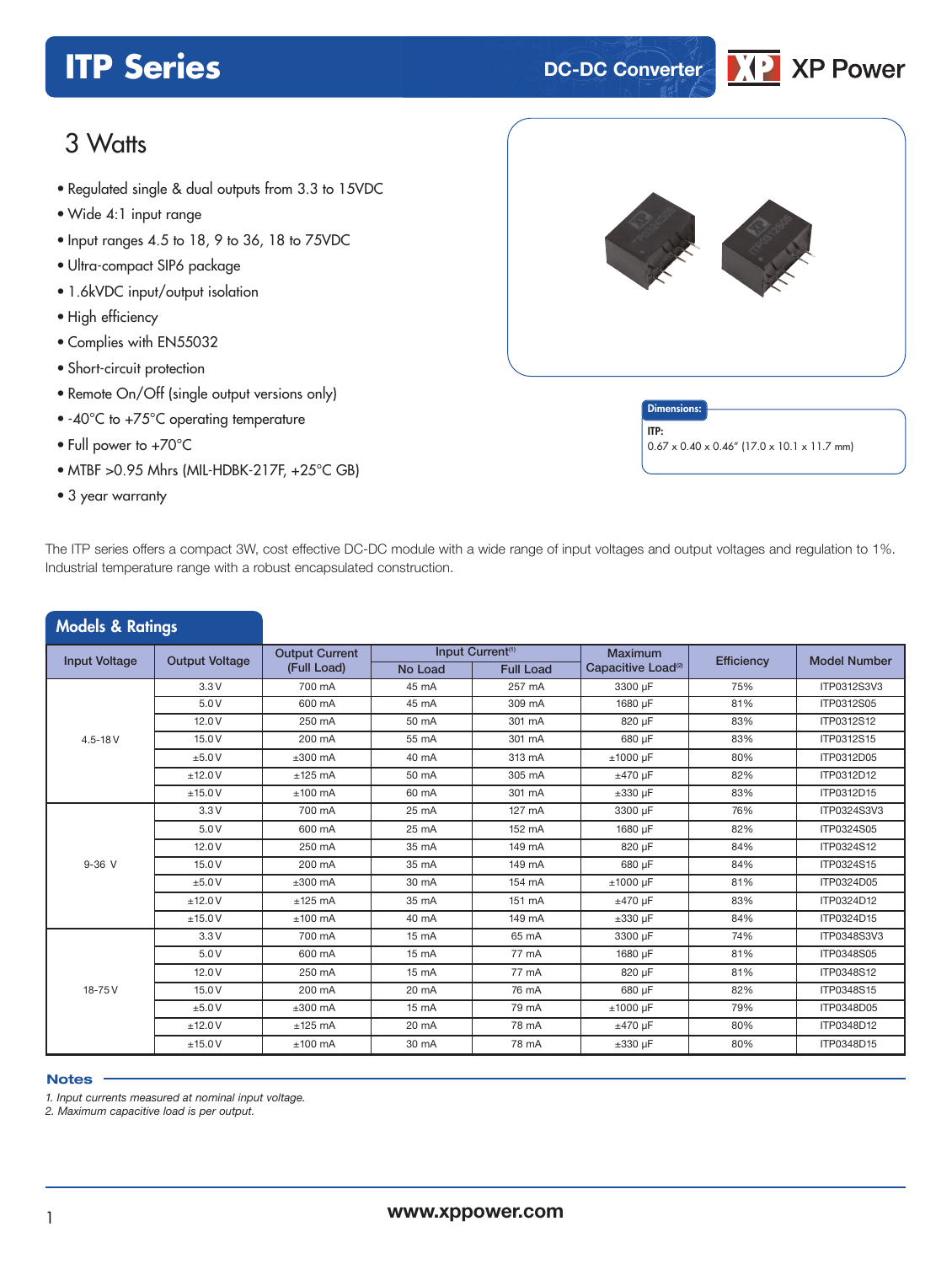# **ITP Series**



Input

| Characteristic             | <b>Minimum</b> | <b>Typical</b> | <b>Maximum</b> | <b>Units</b>   | <b>Notes &amp; Conditions</b>              |
|----------------------------|----------------|----------------|----------------|----------------|--------------------------------------------|
|                            | 4.5            | 12             | 18             |                | ITP0312 series                             |
| Input Voltage Range        |                | 24             | 36             | <b>VDC</b>     | ITP0324 series                             |
|                            | 18             | 48             | 75             |                | ITP0348 series                             |
| Input Filter               | Capacitor      |                |                |                |                                            |
| Input Reflected Ripple     |                |                | 20             | mA pk-pk       | Through 27 µH inductor and 47 µF capacitor |
|                            |                |                | 25             |                | 12 V models, ITP0312 series                |
| Input Surge                |                |                | 50             | VDC for 100 ms | 24 V models, ITP0324 series                |
|                            |                |                | 100            |                | 48 V models, ITP0348 series                |
| Inhibit Mode Input Current |                | 2.5            |                | mA             | Measured by Vin nominal, when inhibited    |

| Output                              |                |                                               |                |               |                                                                                                                           |
|-------------------------------------|----------------|-----------------------------------------------|----------------|---------------|---------------------------------------------------------------------------------------------------------------------------|
| Characteristic                      | <b>Minimum</b> | <b>Typical</b>                                | <b>Maximum</b> | <b>Units</b>  | <b>Notes &amp; Conditions</b>                                                                                             |
| Output Voltage                      | 3.3            |                                               | 30             | <b>VDC</b>    | See Models and Ratings table                                                                                              |
| Initial Set Accuracy                |                |                                               | ±1             | $\frac{0}{0}$ |                                                                                                                           |
| Minimum Load                        | 0              |                                               |                | A             | No minimum load required                                                                                                  |
| Line Regulation                     |                |                                               | ±0.2           | $\frac{0}{0}$ |                                                                                                                           |
| Load Regulation                     |                |                                               | ±1             | $\%$          | From 0 to 100% load                                                                                                       |
| <b>Cross Regulation</b>             |                |                                               | ±5             | $\frac{0}{0}$ | On dual output models when one load is varied between<br>25% and 100% and other is fixed at 100%                          |
| <b>Transient Response Deviation</b> |                |                                               | ±5             | % deviation   | Recovery time 500 µs, 25% load step change                                                                                |
| Ripple & Noise                      |                |                                               | 150            | mV pk-pk      | Single Output. 20 MHz bandwidth. Measured using 0.1 µF<br>ceramic capacitor and 10 µF electrolytic capacitor              |
|                                     |                |                                               | 100            |               | Dual Output. 20 MHz bandwidth. Measured using 0.1 µF<br>ceramic capacitor and 10 µF electrolytic capacitor                |
| Over Current Protection             |                | 150                                           |                | $\frac{0}{0}$ | Overcurrent threshold                                                                                                     |
| <b>Short Circuit Protection</b>     |                |                                               |                |               | Continuous, with auto recovery                                                                                            |
| Maximum Capacitive Load             |                |                                               |                |               | See Models and Ratings table                                                                                              |
| <b>Temperature Coefficient</b>      |                |                                               | 0.02           | $%$ /°C       |                                                                                                                           |
| Remote On/Off                       |                | Output is on if Remote On/Off (pin 3) is open |                |               | Output turns off if 2-4 mA is applied to Remote On/Off (pin 3). Via $1k\Omega$ resistor. Applies to single output models. |

| <b>General</b>               |                                                           |                |                |                  |                               |  |  |
|------------------------------|-----------------------------------------------------------|----------------|----------------|------------------|-------------------------------|--|--|
| Characteristic               | <b>Minimum</b>                                            | <b>Typical</b> | <b>Maximum</b> | <b>Units</b>     | <b>Notes &amp; Conditions</b> |  |  |
| Efficiency                   | 74                                                        |                | 84             | $\frac{0}{0}$    | See Models and Ratings table  |  |  |
| Isolation: Input to Output   |                                                           | 1600           |                | <b>VDC</b>       | Functional                    |  |  |
| <b>Switching Frequency</b>   |                                                           | 100            |                | <b>kHz</b>       |                               |  |  |
| <b>Isolation Resistance</b>  | 10 <sup>9</sup>                                           |                |                | Ω                |                               |  |  |
| <b>Isolation Capacitance</b> |                                                           |                | 40             | pF               |                               |  |  |
| Power Density                |                                                           |                | 24             | Win <sup>3</sup> |                               |  |  |
| Mean Time Between Failure    | 0.95                                                      |                |                | <b>Mhrs</b>      | MIL-HDBK-217F, +25 °C GB      |  |  |
| <b>Case Material</b>         | Non conductive black plastic                              |                |                |                  |                               |  |  |
| <b>Potting Material</b>      | Epoxy (UL94V-0 rated)                                     |                |                |                  |                               |  |  |
| Pin Material                 | C5191R-H Solder-coated                                    |                |                |                  |                               |  |  |
| <b>Solder Process</b>        | JEDEC J-STD 020D.1, 260 °C max, 1.5 mm from case 10s max. |                |                |                  |                               |  |  |
| Weight                       |                                                           | 0.008(3.85)    |                | lb(g)            |                               |  |  |

# **Environmental**

| Characteristic        | <b>Minimum</b> | Tvpical | Maximum | <b>Units</b> | <b>Notes &amp; Conditions</b>                        |
|-----------------------|----------------|---------|---------|--------------|------------------------------------------------------|
| Operating Temperature | -40            |         | 75      | $\circ$      | Derate from 100% load at +70 °C to no load at +75 °C |
| Storage Temperature   | -55            |         | $+125$  | $\circ$      |                                                      |
| Case Temperature      |                |         | $+100$  | $\sim$       |                                                      |
| Humidity              |                |         | 95      | %RH          | Non-condensing                                       |
| Cooling               |                |         |         |              | Natural convection                                   |

# EMC: Emissions

| <b>Phenomenon</b> | Standard | <b>Test Level</b> | <b>Notes &amp; Conditions</b>                        |
|-------------------|----------|-------------------|------------------------------------------------------|
| Conducted         | EN55032  | Class A           | External components required. See application notes. |
| Radiated          | EN55032  | Class A           |                                                      |